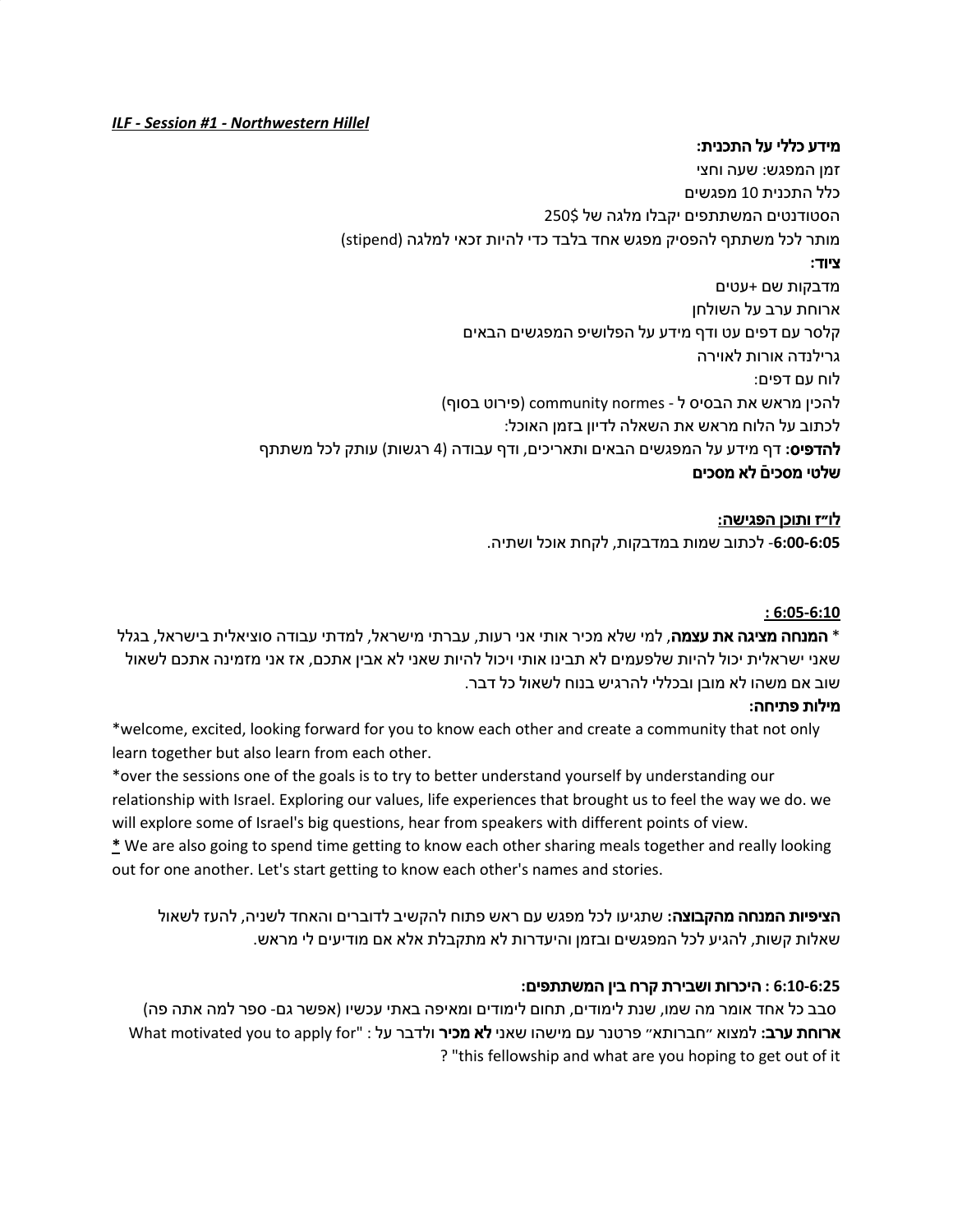# **:6:25-6:35** ברי ֿת**\**הסכם הקבוצה**: "framework PROCESS":** יצירת ברית קבוצתית

Our goal is to create a space where different opinions are being heard, I want you to feel commutable but also not too covetable. We are going to establish expectations so this space would be meaningful for out learning

## **ACTIVITY: PRIDE SHAME CONFUSION AND HOPE 6:35- 6:50**

Take 5 minutes to write and reflect about an experience or a moment in your life when Israel made you feel these feelings: *Pride hope shame and confusion*

Choose one and journal it

After 5 minutes: share with the person sitting next to you (as much as you feel comfortable ) - as a group anyone, not always easy to share these moments wants to share?

● תמיד כדי להציע חוויות שלא נשמעו כדי לאזן, אם נשמעו רק רגשות וחוויות שליליים לשאול על רגשות חיוביים

**-6:50: 7:10** מסכימומטר **-** מסכים ולא מסכים על המשפטים הבאים בפינה אחת של החדר **-** שלט שכתוב עליו ״מסכים״ בפינה אחרת של החדר השלט ״לא מסכים״ והסטודנט יכול למקם את עצמו על נקודה בטווח בין מסכים ללא מסכים**.**

# בין כל משפט אבקש מסטודנטים לשתף מדוע הם ממוקמים איפה שהם**.**

- -I grew up in a religious home
- Israel was very present in my education system growing up
- I have a very basic knowledge about the history of Israel
- my relationship with Israel "is complicated"
- there are spaces where I prefer not to say what I think about Israel
- my views on Israel are different then my parents' views
- I don't feel like I need to go to Israel
- the time I spent in Israel made me feel connected to my Jewish identity
- I'm not sure I want to go on birthright
- sometimes people expect me to explain what's going on in Israel
- I feel a gap between what I learned about Israel at school to what I learn on university
- I feel like Israel is not a big part of my identity
- My opinion on Israel does not align with some of my liberal friends' views
- -I wish I knew more about the history of the Israeli/Palestinian Conflict so I can form opinions on it

**7:10- 7:25 Closing session**: what did you take away from this session?

Something new you learned, haven't considered or something that somoe aid that resonat with you. -7:25 :7:30 מסכנות לסיכום: נראה כי לכל אחד מכם יש איזשהו קשר לישראל בין אם זה עניין, או חלק מהזהות שאתם מנסים להבין ולחקור יחד

\*לעבור על הסשנים הבאים

- להמליץ להם להקשיב ל israel story podcast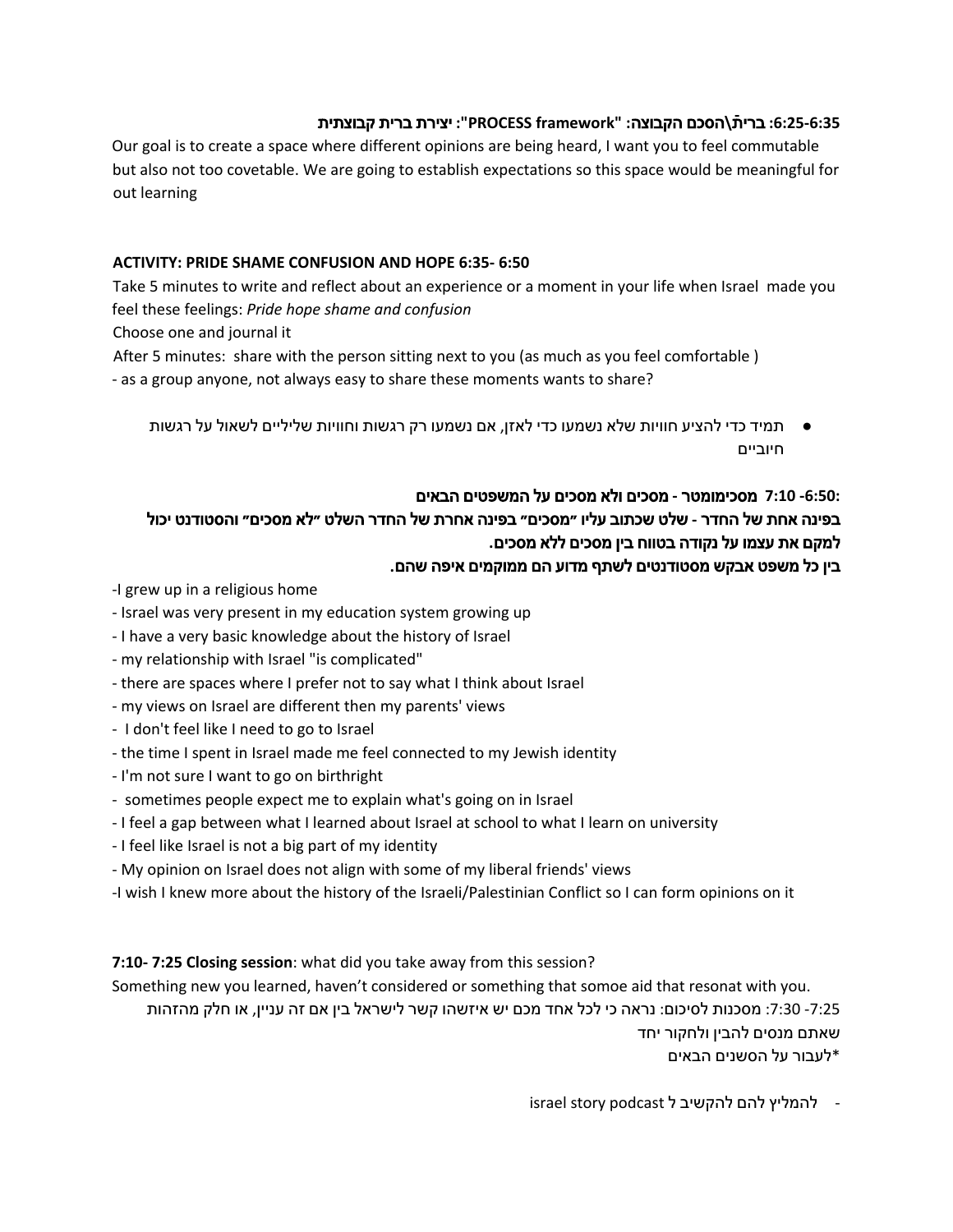## בסשן הזה השתמשתי במקור מידע על התקווה**:**

**Hatikva**- we are now going to take a look at the anthem of Israel the title is clearly connected to our 4 ?emotions because the name is "Hatikva" the hope

## **How "Hatikvah" (The Hope) Became Israel's National Anthem, by Dr. James Loeffler**

In 1897, at the First Zionist Congress in Basel, Switzerland, the delegates joined in a rousing rendition of the song "Hatikvah." The beloved Zionist hymn would come to be known among generations of Jews around the world as the Jewish national anthem. Yet it was not until 2004 that the Israeli government officially designated "Hatikvah" as the country's national anthem. Between these two facts lies the curious tale of one of the most important songs in modern Jewish history.

## From a Poem to a Song

"Hatikvah" began its life as a nine-stanza Hebrew poem entitled "Tikvatenu" ("Our Hope"). Its author was a colorful 19th-century Hebrew poet, Naftali Hertz Imber (1856-1909), who hailed from Złoczów, a town in Austro-Hungarian Galicia. Inspired by the Hibbat Zion movement of early Zionism, Imber originally wrote the poem in 1878 while living in Jassy (Yash), Romania. As a young man, Imber wandered Eastern Europe for several years before settling in Ottoman Palestine in 1882...By the time Imber left Palestine in 1888, his poem had become a song (soon renamed "Hatikvah," Hebrew for "The Hope") thanks to the early Zionist pioneers in the Jewish farming community of Rishon-le-Zion.

## Herzl's Problem With "Hatikvah"

Theodor Herzl (1860 – 1904) was an Austro-Hungarian journalist, playwright, political activist, and writer who was the father of modern political Zionism. Herzl formed the World Zionist Organization (WZO) and promoted Jewish immigration to then-Palestine in an effort to form a Jewish state. Though he died before its establishment, he is known to many as the visionary and spiritual father of the State of Israel.

Even as it grew in popularity, however, not all Zionists favored "Hatikvah" for the movement's anthem. Theodor Herzl disliked the song, and in 1897 he launched the first of several international competitions, all ultimately unsuccessful, to produce a serious alternative…

One of Herzl's objections to "Hatikvah" was the bohemian figure of Imber himself… For other early Zionists, it was not the author of "Hatikvah" but the non-Jewish origin of its melody that proved objectionable… Scholars joined the fray as well, with some postulating that the "Hatikvah" melody actually derived from the traditional Hallel liturgy of Sephardic Jews. The early 20th-century scholar Abraham Zvi Idelsohn, "father of Jewish musicology," took a different route, arguing that Hatikvah's root melody belonged to no one folk song tradition. Instead, he claimed, it constituted a generic "wandering melody," common across European cultures without a distinct national paternity…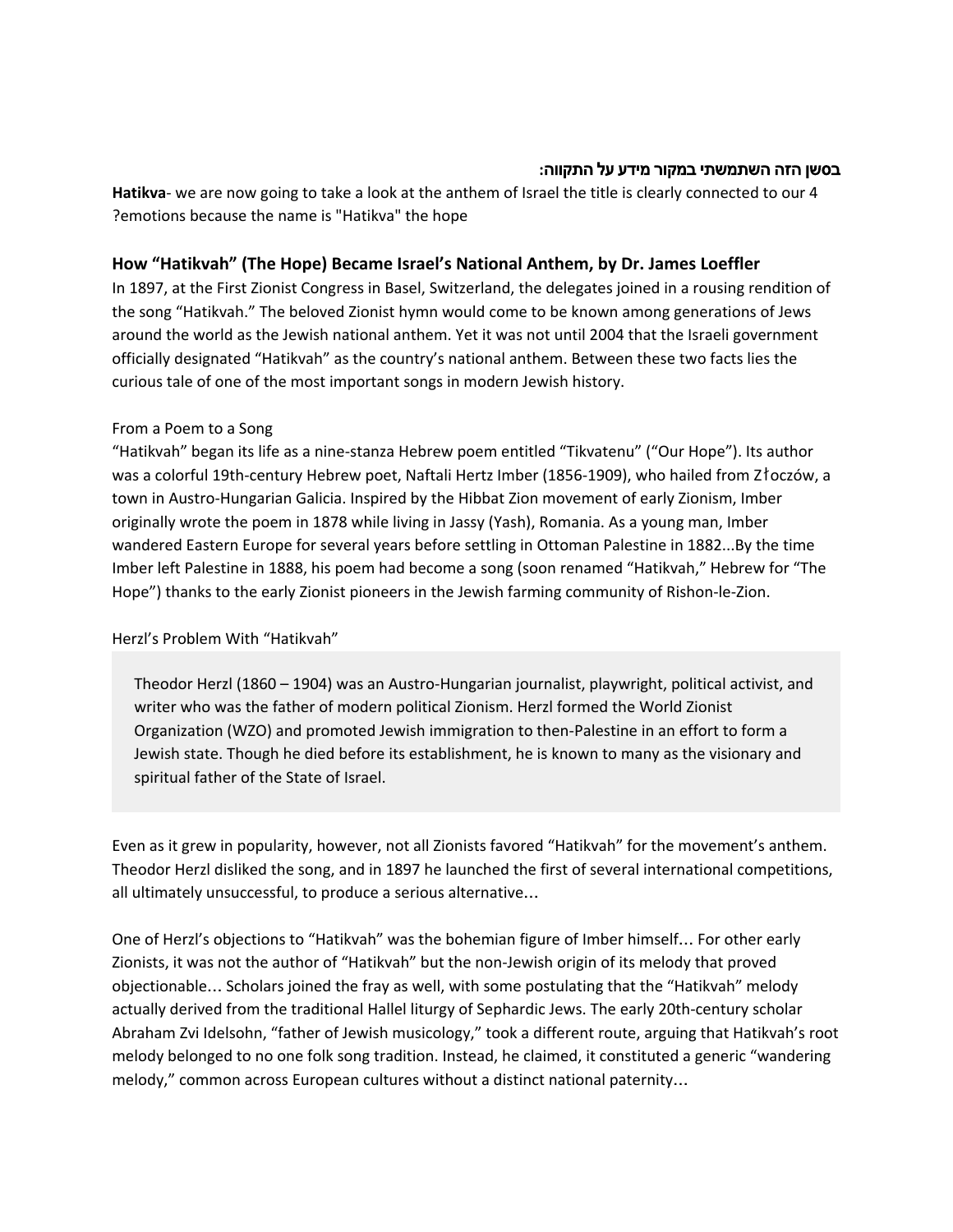In later years, "Hatikvah" continued to be a subject of debate. Religious Zionists frequently objected to the putatively secular character of its lyrics, which do not mention God… Ironically, socialist Zionists denounced the poem for its allegedly religious, messianic overtones, owing to the reference to an ancient biblical promise of Jewish return… Cultural Zionists voiced their objections as well, often criticizing the minor-key melody as gloomy and depressing, and castigating Imber's Hebrew style as heavy-handed and antiquated.

## Hope for Hatikvah

In spite of these criticisms and challenges (and in some cases because of them), most Zionists embraced "Hatikvah." Year after year it was sung at the annual Zionist congresses and other political events around the world… In the 1940s, many Jews in Europe defiantly sung the song as a gesture of collective hope and spiritual resistance in the face of the Nazi Holocaust and Stalinist terror.

Yet after the creation of the State of Israel in 1948, the government declined to recognize "Hatikvah" as the official state anthem, despite adopting a new flag and coat of arms as national symbols. Still, "Hatikvah" was openly promoted as the de facto national anthem and used at all official state occasions. The traditional lyrics were also emended to reflect the new historic reality of statehood.

Almost from the moment of its creation, "Hatikvah" has served as both a beloved anthem throughout the Jewish world and a subject of political debate. The same pattern continues today. In recent years, a controversy has occasionally surfaced in Israeli politics over allegations that the lyrics are unsuitable for a country with such a sizable non-Jewish minority.

Nevertheless, "Hatikvah" remains an enduring symbol of Jewish nationhood and Israeli identity. And in November 2004, over a century after its composition, "Hatikvah" was officially designated the Israeli national anthem by the Israeli Knesset, bringing its journey full circle.

## **Source 2)** *Hatikvah* **- Israel's National Anthem**

As long as within our hearts The Jewish soul yearns, And toward the eastern edges, onward An eye gazes toward Zion

כֹּל עוֹד ַבֵּלָּבב ְפּנִ ָ ימה ֶנֶפשׁ יְ ִהוּדי ִהוֹמיָּה ּוּלְפַּאֲתֵי מִזְרָח, קָדִימָה ַעיִן ְלִציּוֹן ִ צוֹפיָּה

Our hope is not yet lost The hope that is two-thousand years old To be a free nation in our land The Land of Zion, Jerusalem

עוֹד לֹא אָבְדָה תִּקְוָתֵנוּ ַה ִתּקְוָה ַבּת ְשׁנוֹת ְאַל ַפּיִם ַלְהיוֹת עם חפשִׁי בּאַרצֵנוּ ֶאֶרץ ִציּוֹן וִ ָ ירוּשַׁליִם

#### **Discussion Questions**

● What is the story or narrative progression you see reflected here?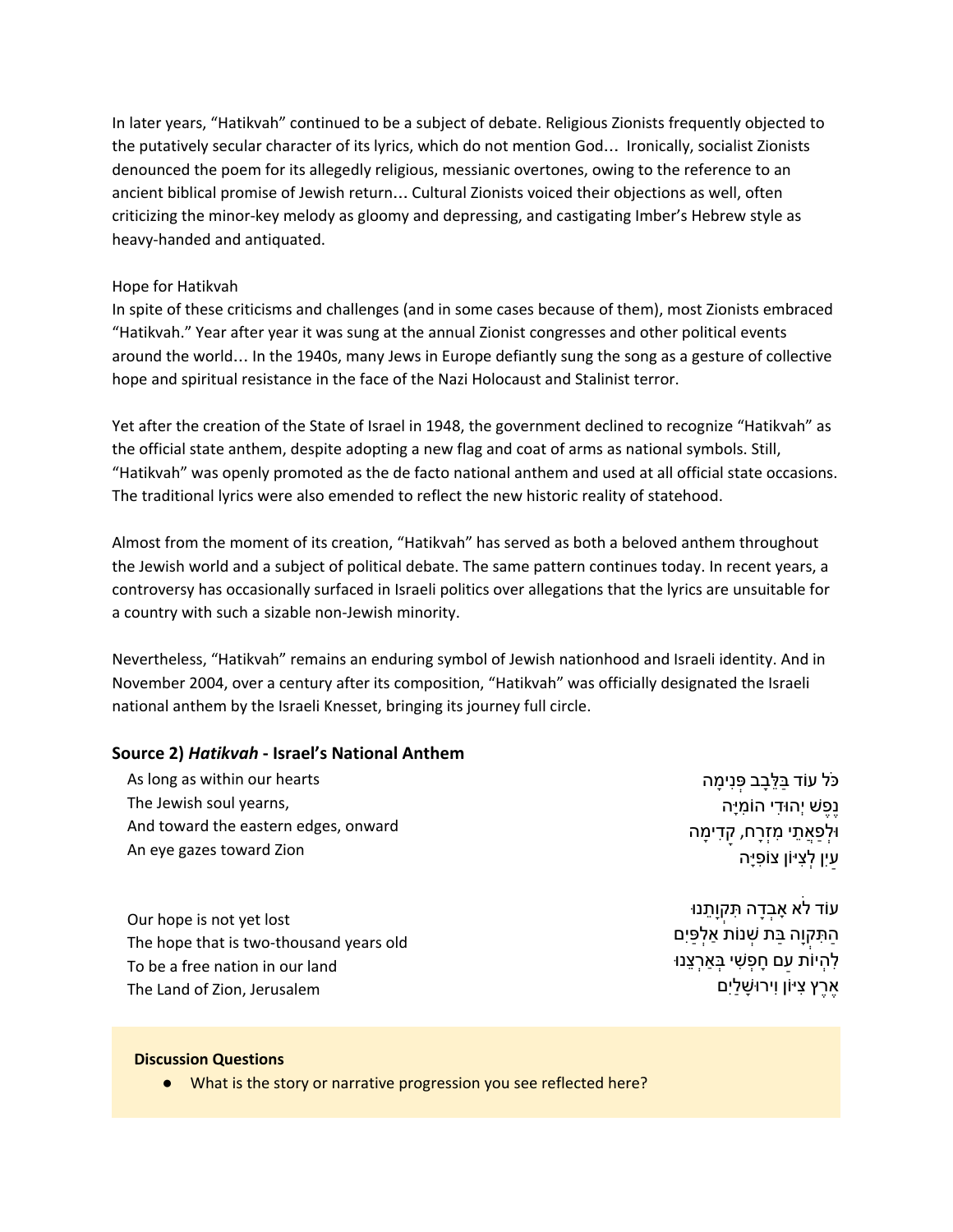- What do you notice about the imagery in the text?
- What's a "Jewish soul?" (as referenced in line 2)
- What is "the hope?" referenced here? Is that inherited?
- What if I don't gaze toward Zion? Is there an opt out?
- What might the message of this Anthem be?
- Do any of the words inspire pride, shame, confusion, or hope for you? ○ [For whom?]
- What might it mean to sing an anthem that represents a pre-state hope, when you are already a state? Why would we do this?
- What does the poet mean by hope?

Gathers students' thoughts into a couple of coherent takeaways.

*HaTikvah seems to be pointing toward 4 experiences:*

.

- *● There is a degree of miraculous-ness to a state of Israel. (Pride)*
- *● From the first song of the country, we learn of exclusivity. (Shame)*
- *● There is an expected connection due to ancestry. (Confusion)*
- *● To have a 2,000-year longing is inspiring for what we can do with this project — the project of building a state called Israel. (Hope)*

*For all four of these experiences,some among us might associate each of them variously with Pride, Shame, Confusion, or Hope.*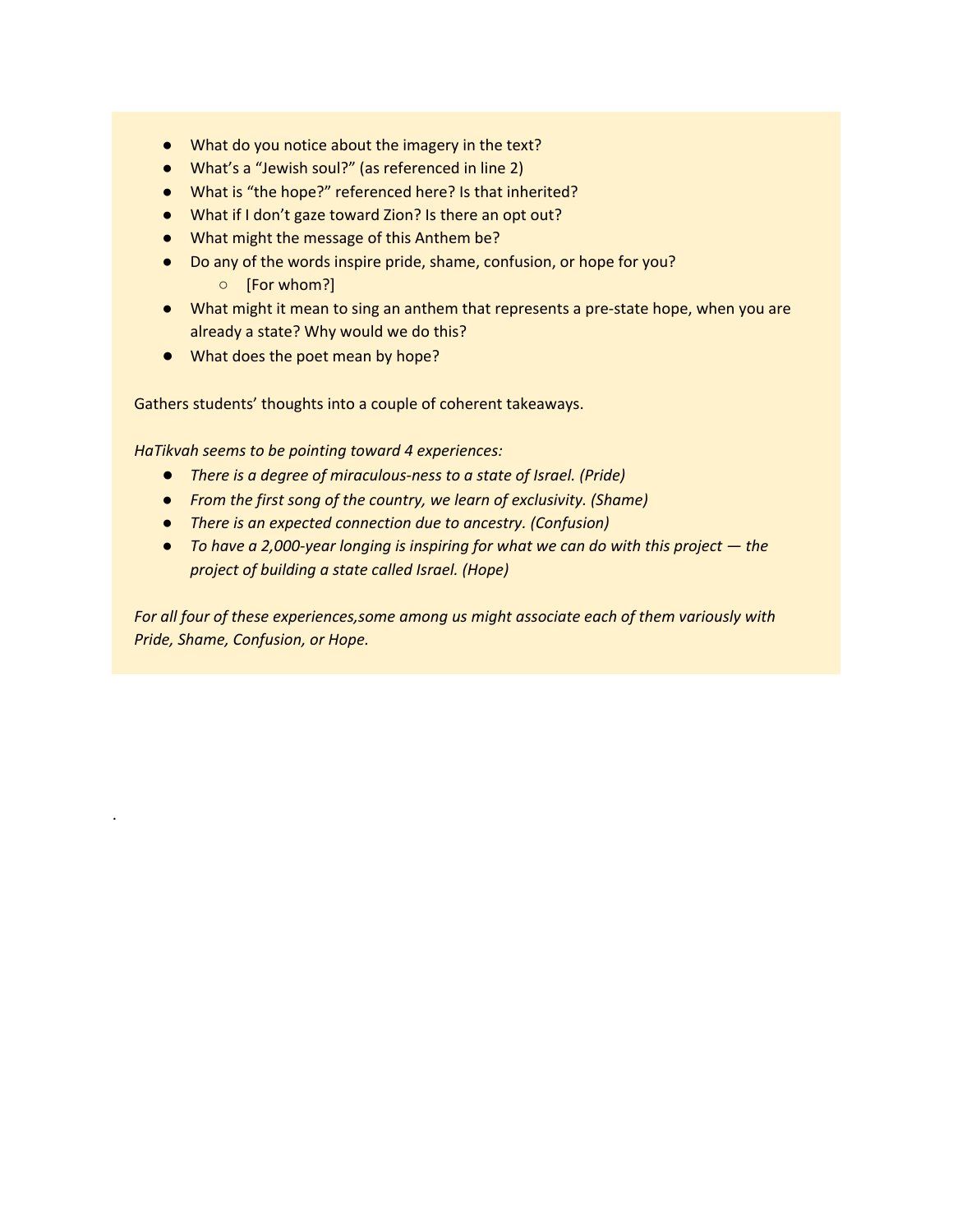## **Framework PROCESS -** יצירת ברית קבוצתית

The following set of community guidelines comes from the LGBTQ Center at New York University. We .put this in front of the group as a starting point. We may want to modify or add to it

Write each item on the wall/board, then ask the students to tell you what it means. Ask: how can we do ?these things

Participate and be Present Respect and be mindful of others Open and honest communication Confidentiality Engage with new ideas Space: Make it and Take it Self-care

Invite students to add any other expectations and hopes that they have for the experience and from one ,(another. Create a group brit (contract / covenant